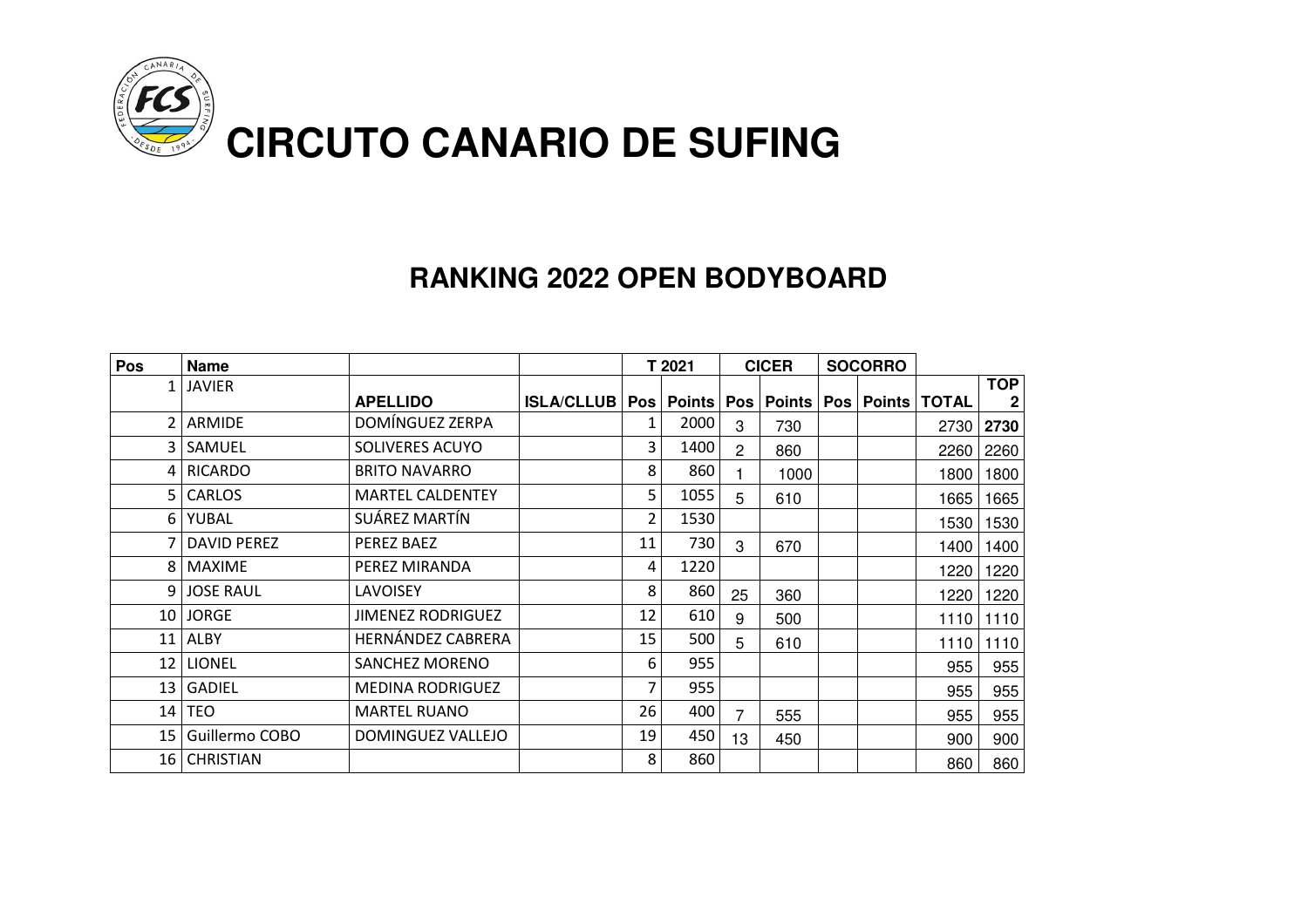

|    | 17 YAHEL                 | <b>SIMON MARTIN</b>      | 40 | 360 | 17             | 400 |  | 760 | 760 |
|----|--------------------------|--------------------------|----|-----|----------------|-----|--|-----|-----|
|    | 18 MAGÜE                 | OJEDA BENÍTEZ            | 62 | 300 | 17             | 400 |  | 700 | 700 |
|    | 19 Borja GRANADOS        | ESTUPIÑÁN PARMAR         | 54 | 320 | 25             | 360 |  | 680 | 680 |
| 20 | <b>Brais GONZALEZ</b>    |                          | 12 | 610 |                |     |  | 610 | 610 |
| 21 | <b>ABIMAEL</b>           |                          | 14 | 555 |                |     |  | 555 | 555 |
| 22 | Ivan MANSO               | PEREZ SANTOS             |    |     | $\overline{7}$ | 555 |  | 555 | 555 |
|    | 23 William LUJAN         |                          | 15 | 500 |                |     |  | 500 | 500 |
| 24 | <b>Eduardo RODRIGUEZ</b> |                          | 15 | 500 |                |     |  | 500 | 500 |
| 25 | JUAN DANIEL              |                          | 15 | 500 |                |     |  | 500 | 500 |
|    | 26 KEVIN                 | QUINTANA FLEITAS         |    |     | 9              | 500 |  | 500 | 500 |
| 27 | ARIEL                    | ORIHUELA RUANO           |    |     | 9              | 500 |  | 500 | 500 |
| 28 | ALEJANDRO                | <b>CRUZ MELIAN</b>       |    |     | 9              | 500 |  | 500 | 500 |
|    | 29 NICOLÁS               | <b>GONZALEZ QUINTANA</b> | 19 | 450 |                |     |  | 450 | 450 |
|    | 30 JAVIER DEL BARCO      | NAVARRO JIMÉNEZ          | 19 | 450 |                |     |  | 450 | 450 |
|    | 31 Jonathan VEGA         | <b>RODRÍGUEZ</b>         | 19 | 450 |                |     |  | 450 | 450 |
|    | 32 Raúl SANCHEZ          |                          | 19 | 450 |                |     |  | 450 | 450 |
|    | 33   Daniel QUINTANA     |                          | 19 | 450 |                |     |  | 450 | 450 |
| 34 | <b>Yared SUAREZ</b>      |                          | 19 | 450 |                |     |  | 450 | 450 |
| 35 | <b>OMAR</b>              |                          | 19 | 450 |                |     |  | 450 | 450 |
| 36 | <b>SANDRO</b>            | <b>MARRERO</b>           |    |     | 13             | 450 |  | 450 | 450 |
| 37 | NÉSTOR JOSÉ              | <b>CASTRO SANCHEZ</b>    |    |     | 13             | 450 |  | 450 | 450 |
|    | 38 DANIEL PANIAGUA       | <b>REYES GARCÍA</b>      |    |     | 13             | 450 |  | 450 | 450 |
| 39 | <b>LIAM MARCO</b>        | <b>MARTÍNEZ</b>          | 26 | 400 |                |     |  | 400 | 400 |
| 40 | <b>MARCOS</b>            | <b>DISLER GUTIERREZ</b>  | 26 | 400 |                |     |  | 400 | 400 |
| 41 | <b>JORGE SILVA</b>       | PÉREZ SOTO               | 26 | 400 |                |     |  | 400 | 400 |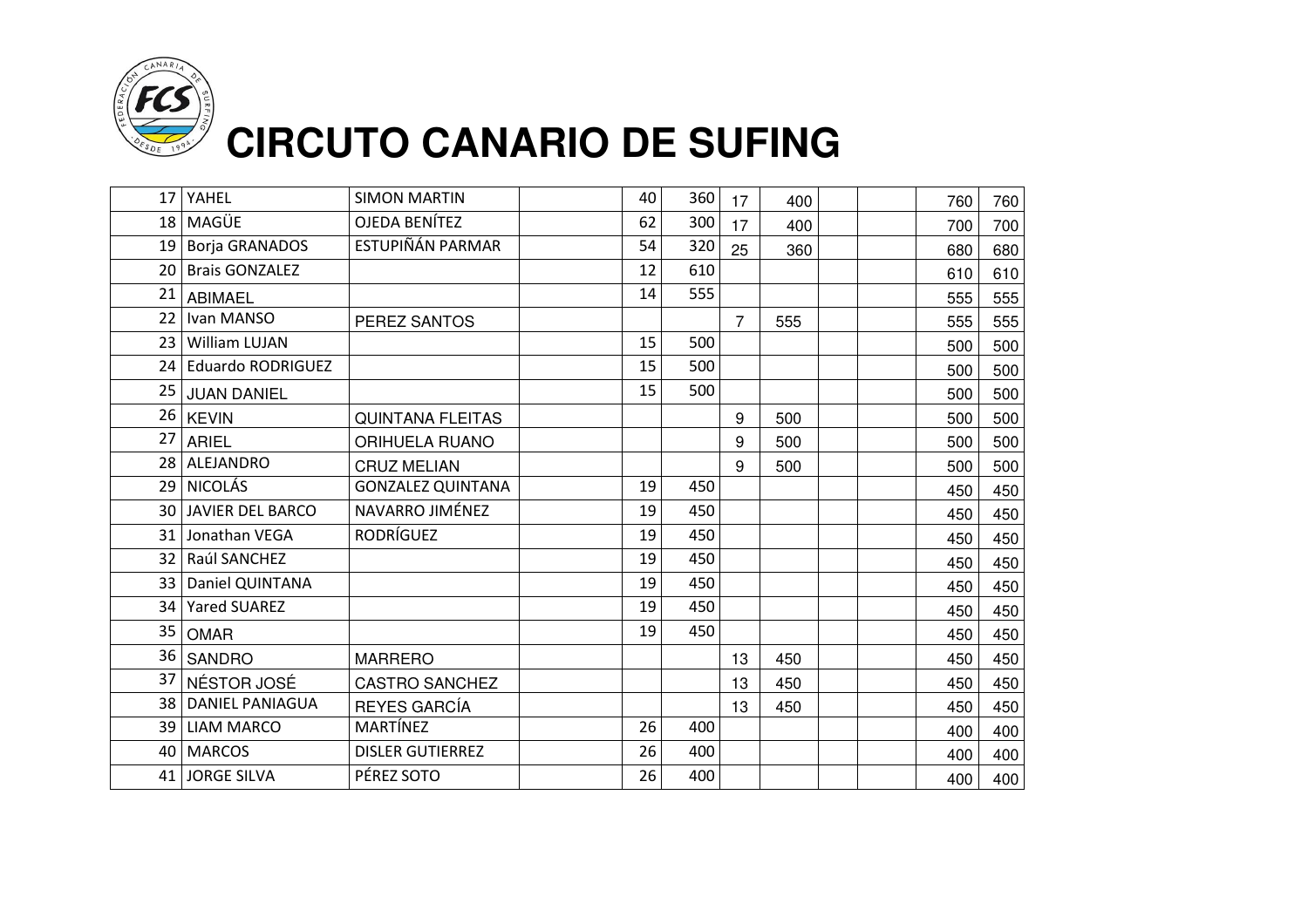

| 42              | <b>JONAS</b>           | MÁRQUEZ                 | 26 | 400 |    |     |  | 400 | 400 |
|-----------------|------------------------|-------------------------|----|-----|----|-----|--|-----|-----|
| 43              | <b>FRANCISCO</b>       | <b>GARCIA MEDEROS</b>   | 26 | 400 |    |     |  | 400 | 400 |
|                 | 44 JOSÉ GABRIEL        | <b>ALEMAN RODRIGUEZ</b> | 26 | 400 |    |     |  | 400 | 400 |
| 45              | Luis TAUSIA            | <b>MENDOZA AUYANET</b>  | 26 | 400 |    |     |  | 400 | 400 |
| 46              | Alvaro GOLPE           |                         | 26 | 400 |    |     |  | 400 | 400 |
| 47              | Daute PERDOMO          |                         | 26 | 400 |    |     |  | 400 | 400 |
| 48              | <b>Gabriel MOLINA</b>  |                         | 26 | 400 |    |     |  | 400 | 400 |
| 49              | Jonas ALMEIDA          |                         | 26 | 400 |    |     |  | 400 | 400 |
| 50 <sub>1</sub> | <b>Benchey DORAMAS</b> |                         | 26 | 400 |    |     |  | 400 | 400 |
| 51              | DANIEL ALEJANDRO       |                         | 26 | 400 |    |     |  | 400 | 400 |
| 52              | CARLO                  | FUENTES MONZÓN          |    |     | 17 | 400 |  | 400 | 400 |
| 53              | CARLOS IONE            | <b>COSTAS CURBELO</b>   |    |     | 17 | 400 |  | 400 | 400 |
| 54              | <b>CARLOS MARTIN</b>   | FERNÁNDEZ<br>RAMÍREZ    |    |     | 17 | 400 |  | 400 | 400 |
| 55              | <b>EROS NAVARRO</b>    | <b>COSTA</b>            |    |     | 17 | 400 |  | 400 | 400 |
| 56              | <b>CARLOS SOSA</b>     | <b>RODRIGUEZ</b>        |    |     | 17 | 400 |  | 400 | 400 |
| 57 <sub>1</sub> | YENEDEY JOSE           | <b>GÓMEZ</b>            |    |     | 17 | 400 |  | 400 | 400 |
|                 | 58 GABRIEL             | <b>MEDINA BRITO</b>     | 40 | 360 |    |     |  | 360 | 360 |
|                 | 59 JULIO JOSE          | <b>VIVIANI PEREZ</b>    | 40 | 360 |    |     |  | 360 | 360 |
|                 | 60 HUGO MEDINA         | PÉREZ VIERA             | 40 | 360 |    |     |  | 360 | 360 |
| 61              | <b>RAUL</b>            | <b>AGUIAR</b>           | 40 | 360 |    |     |  | 360 | 360 |
|                 | 62 ADRIÁN              | <b>OJEDA BALIRAC</b>    | 40 | 360 |    |     |  | 360 | 360 |
| 63              | RUBÉN                  | <b>GUERRA RODRÍGUEZ</b> | 40 | 360 |    |     |  | 360 | 360 |
| 64              | <b>Unay AMENEROS</b>   | AFONSO HERNÁNDEZ        | 40 | 360 |    |     |  | 360 | 360 |
| 65              | <b>Nestor PEREZ</b>    |                         | 40 | 360 |    |     |  | 360 | 360 |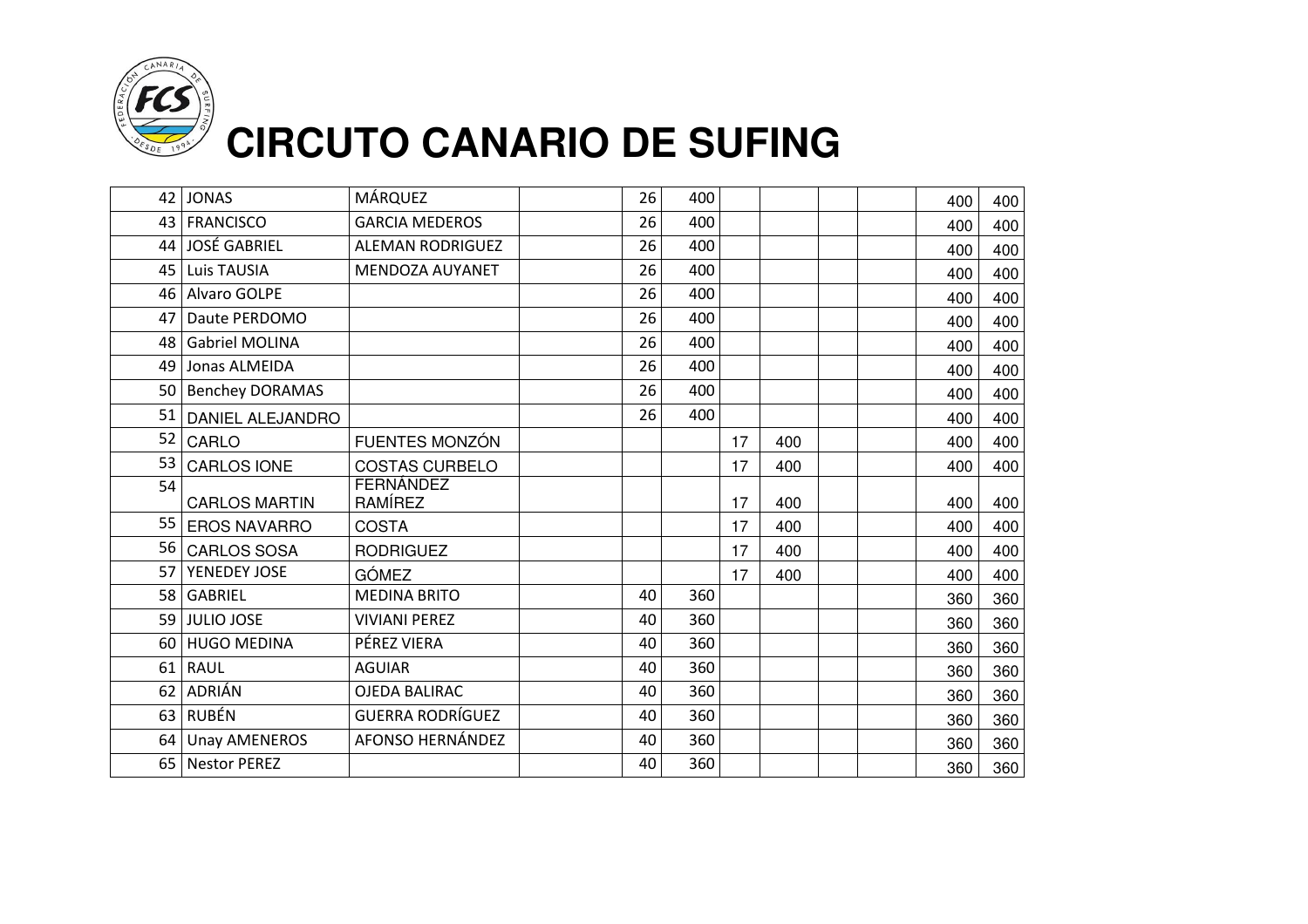

| 66 l            | <b>Ismael BUSTABAD</b> |                                   | 40 | 360 |    |     |  | 360 | 360 |
|-----------------|------------------------|-----------------------------------|----|-----|----|-----|--|-----|-----|
| 67 <sup>1</sup> | Miguel MOLINA          |                                   | 40 | 360 |    |     |  | 360 | 360 |
|                 | 68 Alberto ACOSTA      |                                   | 40 | 360 |    |     |  | 360 | 360 |
| 69              | Edgar FERRAZ           |                                   | 40 | 360 |    |     |  | 360 | 360 |
| 70              | <b>NICOLAS</b>         |                                   | 40 | 360 |    |     |  | 360 | 360 |
| 71              | <b>MANUEL</b>          | <b>GUERRA ARTEAGA</b>             |    |     | 25 | 360 |  | 360 | 360 |
| 72              | EROS DÍAZ              | <b>MARTIN NAVARRO</b>             |    |     | 25 | 360 |  | 360 | 360 |
| 73              | <b>JEAN CARLOS</b>     | <b>GARCÍA</b>                     |    |     | 25 | 360 |  | 360 | 360 |
| 74              | SANDRO ACOSTA          | <b>SAN BLAS PIMENTEL</b>          |    |     | 25 | 360 |  | 360 | 360 |
| 75              | <b>PABLO</b>           | <b>SUÁREZ</b>                     |    |     | 25 | 360 |  | 360 | 360 |
| 76              | MAGÜE                  | <b>TRUJILLO RIVERO</b>            |    |     | 25 | 360 |  | 360 | 360 |
| 77              | <b>JOEL JEREMAY</b>    | <b>ESTUPIÑÁN</b><br><b>PARMAR</b> |    |     | 25 | 360 |  | 360 | 360 |
|                 | 78 SERGIO              | MELIAN PÉREZ                      | 54 | 320 |    |     |  | 320 | 320 |
| 79 l            | <b>DANIEL GONZALEZ</b> | <b>CORTÉS HERNÁNDEZ</b>           | 54 | 320 |    |     |  | 320 | 320 |
|                 | 80 Rachid LORENZ       | <b>TORRUBIANO</b>                 | 54 | 320 |    |     |  | 320 | 320 |
| 81 <sup>1</sup> | Daniel ACOSTA          |                                   | 54 | 320 |    |     |  | 320 | 320 |
| 82              | Borja HERNANDEZ        |                                   | 54 | 320 |    |     |  | 320 | 320 |
|                 | 83 Antonio JIMENEZ     |                                   | 54 | 320 |    |     |  | 320 | 320 |
|                 | 84   PATRICK           |                                   | 54 | 320 |    |     |  | 320 | 320 |
| 85              | <b>GONZALO</b>         | <b>POPA</b>                       | 62 | 300 |    |     |  | 300 | 300 |
| 86              | <b>DIEGO</b>           | <b>VALENTÍN VENTURA</b>           | 62 | 300 |    |     |  | 300 | 300 |
| 87 <sup>1</sup> | <b>Ethan PEREZ</b>     | <b>GARCIA MEDEROS</b>             | 62 | 300 |    |     |  | 300 | 300 |
|                 | 88 Yannik KRAUS        |                                   | 62 | 300 |    |     |  | 300 | 300 |
| 89              | Michael MEROLA         |                                   | 62 | 300 |    |     |  | 300 | 300 |